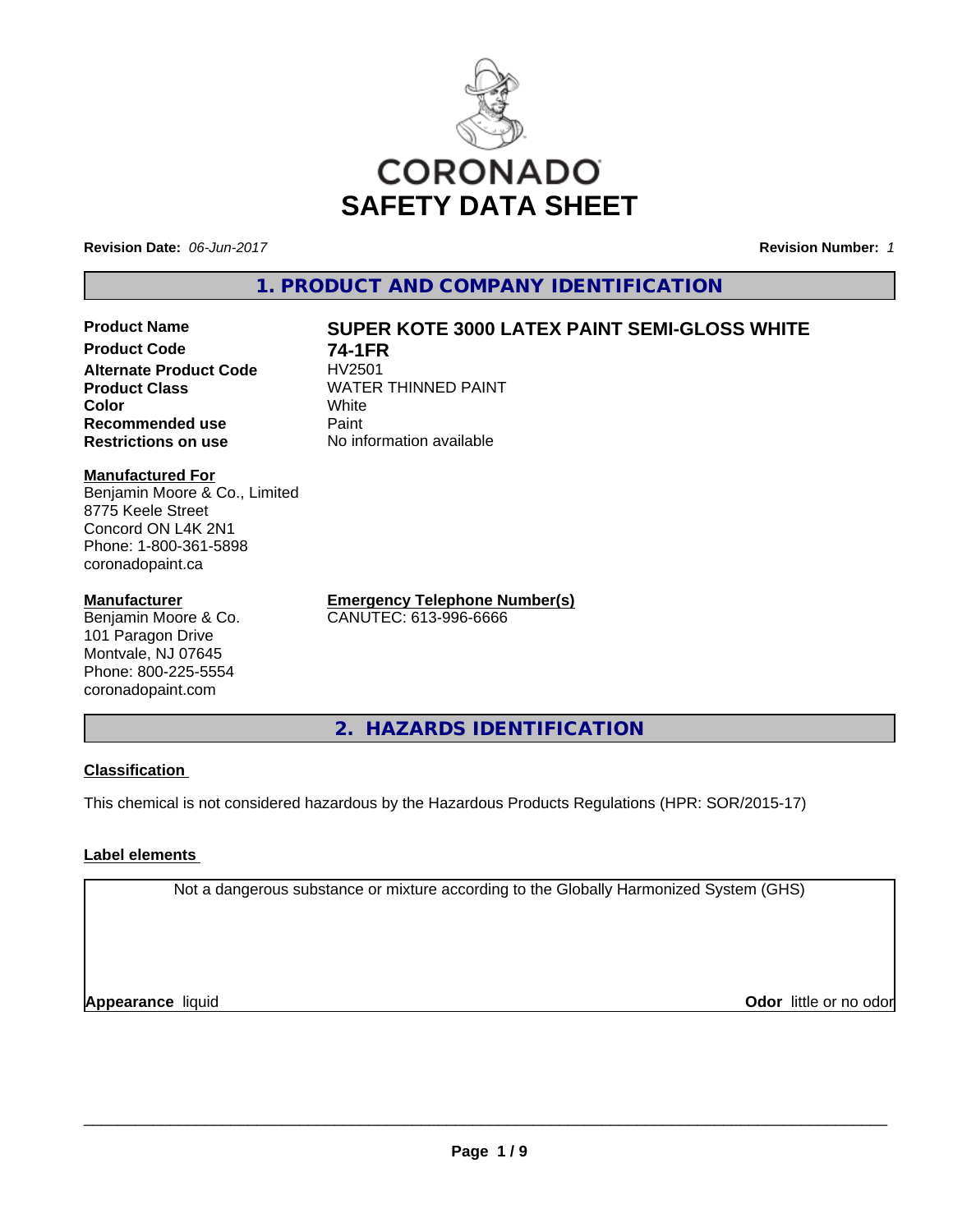#### **Other information**

No information available

# **3. COMPOSITION INFORMATION ON COMPONENTS**

\_\_\_\_\_\_\_\_\_\_\_\_\_\_\_\_\_\_\_\_\_\_\_\_\_\_\_\_\_\_\_\_\_\_\_\_\_\_\_\_\_\_\_\_\_\_\_\_\_\_\_\_\_\_\_\_\_\_\_\_\_\_\_\_\_\_\_\_\_\_\_\_\_\_\_\_\_\_\_\_\_\_\_\_\_\_\_\_\_\_\_\_\_

| <b>Chemical Name</b>                                                         | <b>CAS-No</b> | Weight % (max) |
|------------------------------------------------------------------------------|---------------|----------------|
| Titanium dioxide                                                             | 13463-67-7    | $10 - 30\%$    |
| Kaolin                                                                       | 1332-58-7     | $-5%$          |
| Propanoic acid, 2-methyl-, monoester with<br>2,2,4-trimethyl-1,3-pentanediol | 25265-77-4    | $-5%$          |

| 4. FIRST AID MEASURES                  |                                                                                                          |  |  |  |
|----------------------------------------|----------------------------------------------------------------------------------------------------------|--|--|--|
| <b>General Advice</b>                  | No hazards which require special first aid measures.                                                     |  |  |  |
| <b>Eye Contact</b>                     | Rinse thoroughly with plenty of water for at least 15<br>minutes and consult a physician.                |  |  |  |
| <b>Skin Contact</b>                    | Wash off immediately with soap and plenty of water while<br>removing all contaminated clothes and shoes. |  |  |  |
| <b>Inhalation</b>                      | Move to fresh air. If symptoms persist, call a physician.                                                |  |  |  |
| Ingestion                              | Clean mouth with water and afterwards drink plenty of<br>water. Consult a physician if necessary.        |  |  |  |
| <b>Most Important Symptoms/Effects</b> | None known.                                                                                              |  |  |  |
| <b>Notes To Physician</b>              | Treat symptomatically.                                                                                   |  |  |  |

**5. FIRE-FIGHTING MEASURES**

| Use extinguishing measures that are appropriate to local<br>circumstances and the surrounding environment.                                   |
|----------------------------------------------------------------------------------------------------------------------------------------------|
| As in any fire, wear self-contained breathing apparatus<br>pressure-demand, MSHA/NIOSH (approved or equivalent)<br>and full protective gear. |
| Closed containers may rupture if exposed to fire or<br>extreme heat.                                                                         |
| No.                                                                                                                                          |
| No.                                                                                                                                          |
| Not applicable<br>Not applicable                                                                                                             |
|                                                                                                                                              |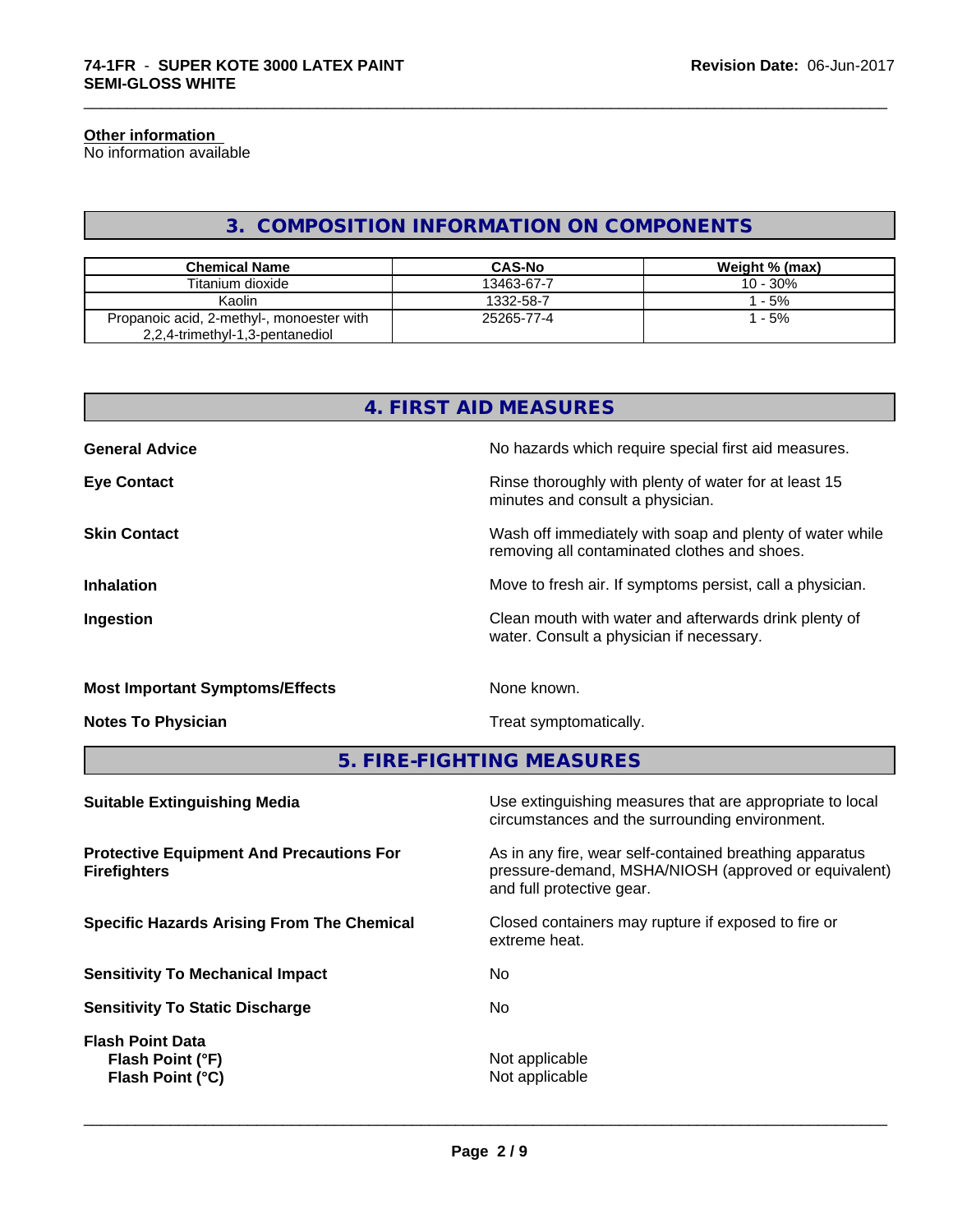|             | <b>Flash Point Method</b>                                    |                        | Not applicable                   |                                |  |  |
|-------------|--------------------------------------------------------------|------------------------|----------------------------------|--------------------------------|--|--|
|             | <b>Flammability Limits In Air</b>                            |                        |                                  |                                |  |  |
|             | <b>Lower Explosion Limit</b><br><b>Upper Explosion Limit</b> |                        | Not applicable<br>Not applicable |                                |  |  |
| <b>NFPA</b> | Health: 1                                                    | <b>Flammability: 0</b> | <b>Instability: 0</b>            | <b>Special: Not Applicable</b> |  |  |

\_\_\_\_\_\_\_\_\_\_\_\_\_\_\_\_\_\_\_\_\_\_\_\_\_\_\_\_\_\_\_\_\_\_\_\_\_\_\_\_\_\_\_\_\_\_\_\_\_\_\_\_\_\_\_\_\_\_\_\_\_\_\_\_\_\_\_\_\_\_\_\_\_\_\_\_\_\_\_\_\_\_\_\_\_\_\_\_\_\_\_\_\_

#### **NFPA Legend**

- 0 Not Hazardous
- 1 Slightly
- 2 Moderate
- 3 High
- 4 Severe

*The ratings assigned are only suggested ratings, the contractor/employer has ultimate responsibilities for NFPA ratings where this system is used.*

*Additional information regarding the NFPA rating system is available from the National Fire Protection Agency (NFPA) at www.nfpa.org.*

# **6. ACCIDENTAL RELEASE MEASURES**

**Personal Precautions Avoid contact with skin, eyes and clothing. Ensure** Avoid contact with skin, eyes and clothing. Ensure adequate ventilation.

**Other Information Discription Prevent further leakage or spillage if safe to do so.** 

**Environmental Precautions** See Section 12 for additional Ecological Information.

**Methods For Clean-Up Example 20 All 20 All 20 All 20 Soak** up with inert absorbent material. Sweep up and shovel into suitable containers for disposal.

**7. HANDLING AND STORAGE**

**Handling Handling Avoid contact with skin, eyes and clothing. Avoid breathing** vapors, spray mists or sanding dust. In case of insufficient ventilation, wear suitable respiratory equipment.

**Storage Keep container tightly closed. Keep out of the reach of Keep** container tightly closed. Keep out of the reach of

**Incompatible Materials Incompatible Materials No information available** 

 $\overline{\phantom{a}}$  ,  $\overline{\phantom{a}}$  ,  $\overline{\phantom{a}}$  ,  $\overline{\phantom{a}}$  ,  $\overline{\phantom{a}}$  ,  $\overline{\phantom{a}}$  ,  $\overline{\phantom{a}}$  ,  $\overline{\phantom{a}}$  ,  $\overline{\phantom{a}}$  ,  $\overline{\phantom{a}}$  ,  $\overline{\phantom{a}}$  ,  $\overline{\phantom{a}}$  ,  $\overline{\phantom{a}}$  ,  $\overline{\phantom{a}}$  ,  $\overline{\phantom{a}}$  ,  $\overline{\phantom{a}}$ 

# **8. EXPOSURE CONTROLS/PERSONAL PROTECTION**

children.

## **Exposure Limits**

*No exposure limits have been established for this product.*

| <b>Chemical Name</b> | ACGIH                     | Alberta           | <b>British Columbia</b>                       | Ontario                  | Quebec                      |
|----------------------|---------------------------|-------------------|-----------------------------------------------|--------------------------|-----------------------------|
| Titanium dioxide     | 10 mg/m $3$ - TWA         | 10 mg/m $3$ - TWA | 10 mg/m $3$ - TWA<br>$3 \text{ ma/m}^3$ - TWA | 10 mg/m $3$ - TWA        | $10 \text{ mg/m}^3$ - TWAEV |
| Kaolin               | 2 ma/m <sup>3</sup> - TWA | 2 ma/m³ - TWA     | $2 \text{ ma/m}^3$ - TWA                      | $2 \text{ ma/m}^3$ - TWA | $5 \text{ ma/m}^3$ - TWAEV  |
| l ogond              |                           |                   |                                               |                          |                             |

**Legend**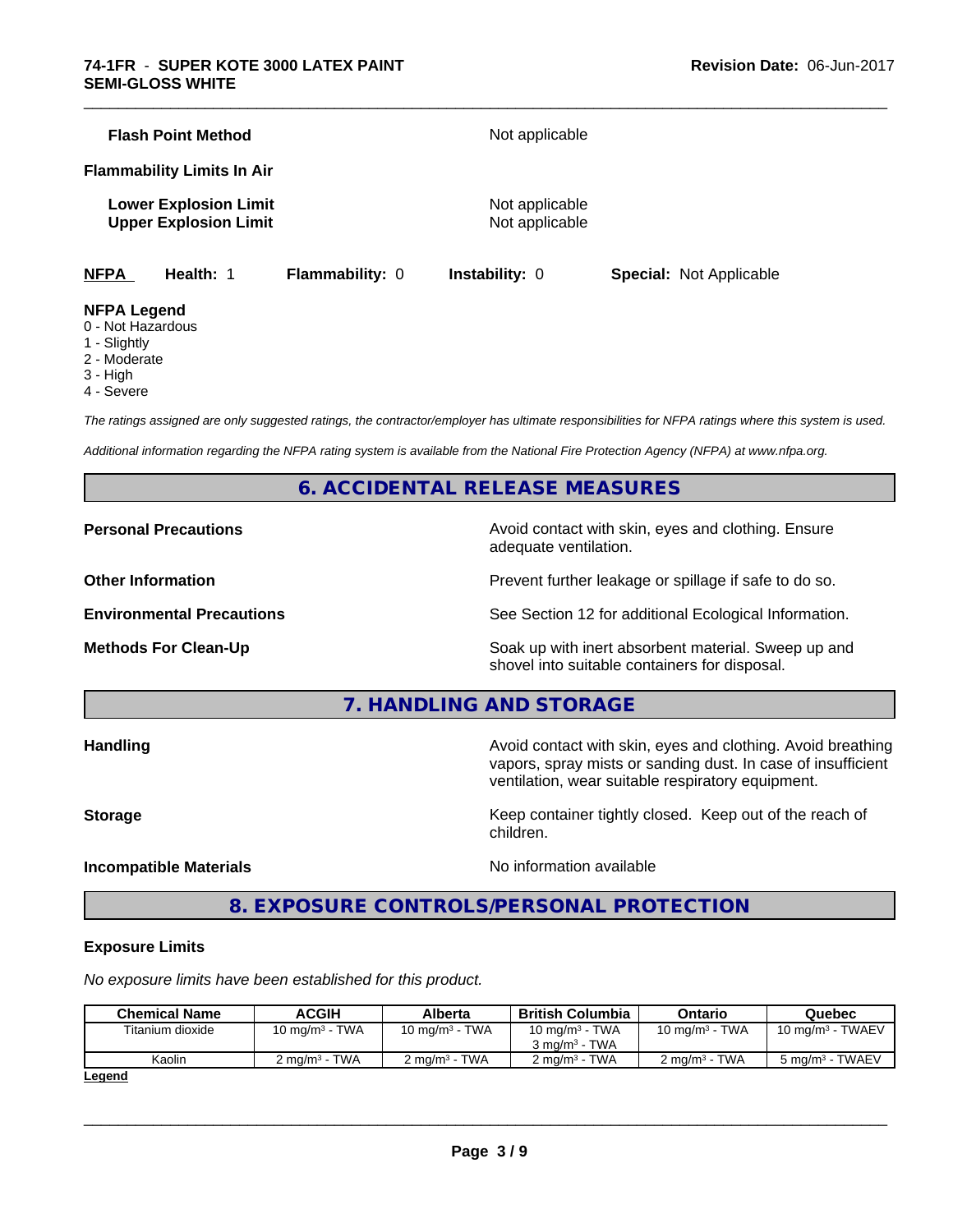ACGIH - American Conference of Governmental Industrial Hygienists Alberta - Alberta Occupational Exposure Limits British Columbia - British Columbia Occupational Exposure Limits Ontario - Ontario Occupational Exposure Limits Quebec - Quebec Occupational Exposure Limits N/E - Not established

**Personal Protective Equipment**

**Engineering Measures Engineering Measures Engineering Measures Ensure adequate ventilation, especially in confined areas.** 

**Eye/Face Protection Safety glasses with side-shields. Skin Protection Protection Protective gloves and impervious clothing. Respiratory Protection In case of insufficient ventilation wear suitable respiratory** equipment.

**Hygiene Measures Avoid contact with skin, eyes and clothing. Remove and Avoid contact with skin, eyes and clothing. Remove and Avoid contact with skin, eyes and clothing. Remove and** wash contaminated clothing before re-use. Wash thoroughly after handling.

# **9. PHYSICAL AND CHEMICAL PROPERTIES**

**Appearance** liquid **Odor** little or no odor **Odor Threshold** No information available **Density (Ibs/gal)** 8.95 - 10.05<br> **Specific Gravity** 1.19 - 1.21 **Specific Gravity pH pH**  $\blacksquare$ **Viscosity (cps)** No information available **Solubility No information available No information available Water Solubility No information available No information available Evaporation Rate No information available No information available Vapor Pressure** No information available No information available **Vapor Density No information available** No information available **Wt. % Solids** 35 - 45 **Vol. % Solids** 25 - 35 **Wt. % Volatiles** 55 - 65 **Vol. % Volatiles** 65 - 75 **VOC Regulatory Limit (g/L)** < 100 **Boiling Point (°F)** 212 **Boiling Point (°C)** 100 **Freezing Point (°F)** 32 **Freezing Point (°C)** 0 **Flash Point (°F)** Not applicable **Flash Point (°C)** Not applicable **Flash Point Method** Not applicable **Flammability (solid, gas)** Not applicable **Upper Explosion Limit**<br> **Lower Explosion Limit**<br> **Lower Explosion Limit Lower Explosion Limit**<br> **Autoianition Temperature (°F)**<br> **Autoianition Temperature (°F)**<br> **Autoianition Temperature (°F) Autoignition Temperature (°F) Autoignition Temperature (°C)** No information available **Decomposition Temperature (°F)** No information available **Decomposition Temperature (°C)** No information available **Partition Coefficient (n-octanol/water)** No information available

 $\overline{\phantom{a}}$  ,  $\overline{\phantom{a}}$  ,  $\overline{\phantom{a}}$  ,  $\overline{\phantom{a}}$  ,  $\overline{\phantom{a}}$  ,  $\overline{\phantom{a}}$  ,  $\overline{\phantom{a}}$  ,  $\overline{\phantom{a}}$  ,  $\overline{\phantom{a}}$  ,  $\overline{\phantom{a}}$  ,  $\overline{\phantom{a}}$  ,  $\overline{\phantom{a}}$  ,  $\overline{\phantom{a}}$  ,  $\overline{\phantom{a}}$  ,  $\overline{\phantom{a}}$  ,  $\overline{\phantom{a}}$ 

\_\_\_\_\_\_\_\_\_\_\_\_\_\_\_\_\_\_\_\_\_\_\_\_\_\_\_\_\_\_\_\_\_\_\_\_\_\_\_\_\_\_\_\_\_\_\_\_\_\_\_\_\_\_\_\_\_\_\_\_\_\_\_\_\_\_\_\_\_\_\_\_\_\_\_\_\_\_\_\_\_\_\_\_\_\_\_\_\_\_\_\_\_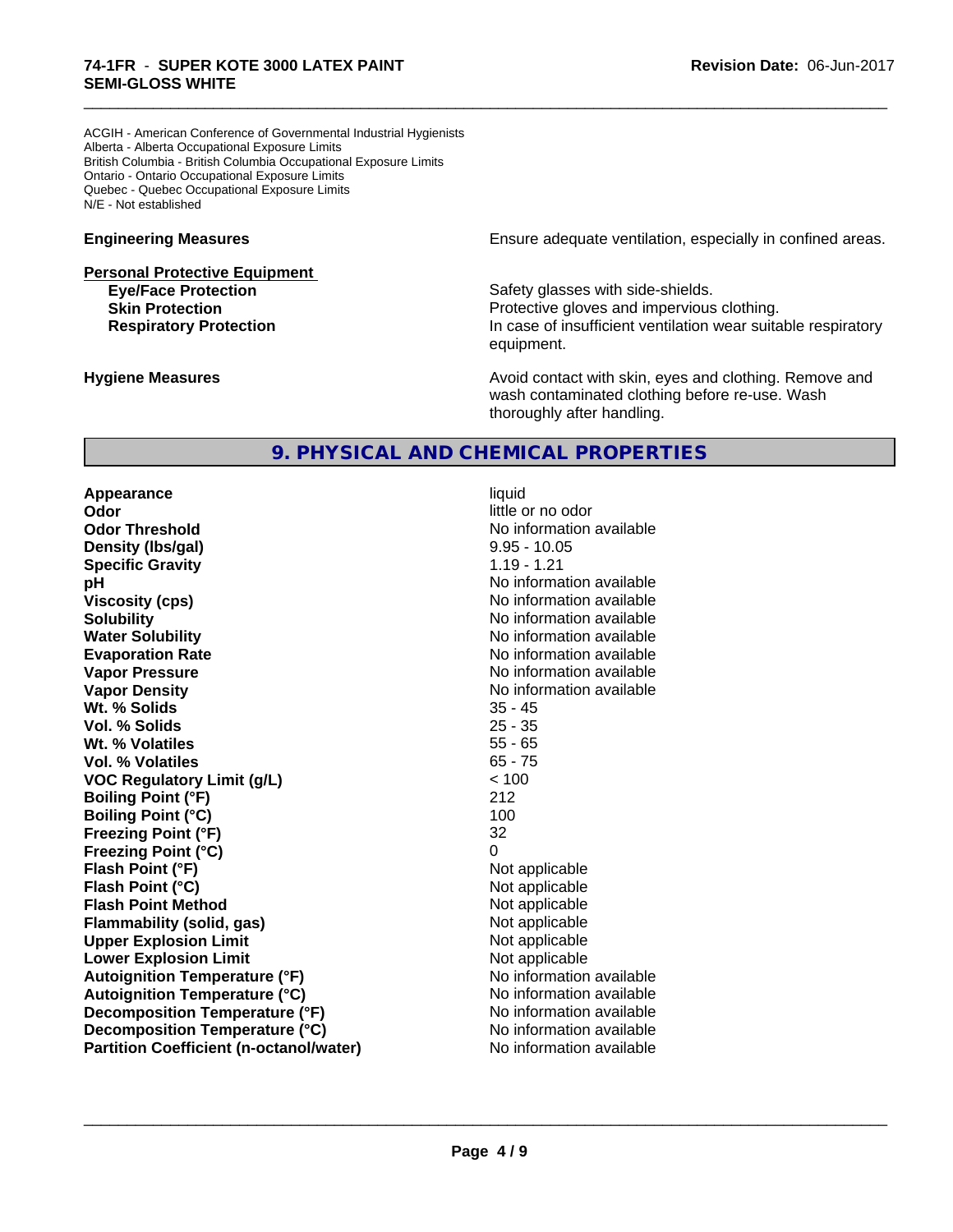# **10. STABILITY AND REACTIVITY**

\_\_\_\_\_\_\_\_\_\_\_\_\_\_\_\_\_\_\_\_\_\_\_\_\_\_\_\_\_\_\_\_\_\_\_\_\_\_\_\_\_\_\_\_\_\_\_\_\_\_\_\_\_\_\_\_\_\_\_\_\_\_\_\_\_\_\_\_\_\_\_\_\_\_\_\_\_\_\_\_\_\_\_\_\_\_\_\_\_\_\_\_\_

| <b>Reactivity</b>                         | Not Applicable                           |
|-------------------------------------------|------------------------------------------|
| <b>Chemical Stability</b>                 | Stable under normal conditions.          |
| <b>Conditions To Avoid</b>                | Prevent from freezing.                   |
| <b>Incompatible Materials</b>             | No materials to be especially mentioned. |
| <b>Hazardous Decomposition Products</b>   | None under normal use.                   |
| <b>Possibility Of Hazardous Reactions</b> | None under normal conditions of use.     |

# **11. TOXICOLOGICAL INFORMATION**

| <b>Product Information</b>               |  |
|------------------------------------------|--|
| Information on likely routes of exposure |  |

**Acute Toxicity<br>Product Information** 

**Principal Routes of Exposure** Eye contact, skin contact and inhalation.

**No information available** 

### **Information on toxicological effects**

**Symptoms** No information available

# **Delayed and immediate effects as well as chronic effects from short and long-term exposure**

| Eye contact<br><b>Skin contact</b> | May cause slight irritation<br>Substance may cause slight skin irritation. Prolonged or<br>repeated contact may dry skin and cause irritation. |
|------------------------------------|------------------------------------------------------------------------------------------------------------------------------------------------|
| <b>Inhalation</b>                  | May cause irritation of respiratory tract.                                                                                                     |
| Ingestion                          | Ingestion may cause gastrointestinal irritation, nausea,<br>vomiting and diarrhea.                                                             |
| <b>Sensitization:</b>              | No information available.                                                                                                                      |
| <b>Neurological Effects</b>        | No information available.                                                                                                                      |
| <b>Mutagenic Effects</b>           | No information available.                                                                                                                      |
| <b>Reproductive Effects</b>        | No information available.                                                                                                                      |
| <b>Developmental Effects</b>       | No information available.                                                                                                                      |
| <b>Target Organ Effects</b>        | No information available.                                                                                                                      |
| <b>STOT - single exposure</b>      | No information available.                                                                                                                      |
| <b>STOT - repeated exposure</b>    | No information available.                                                                                                                      |
| Other adverse effects              | No information available.                                                                                                                      |

# **Aspiration Hazard Aspiration Hazard No information available.**

## **Numerical measures of toxicity**

**The following values are calculated based on chapter 3.1 of the GHS document**

**ATEmix (oral)** 54038 mg/kg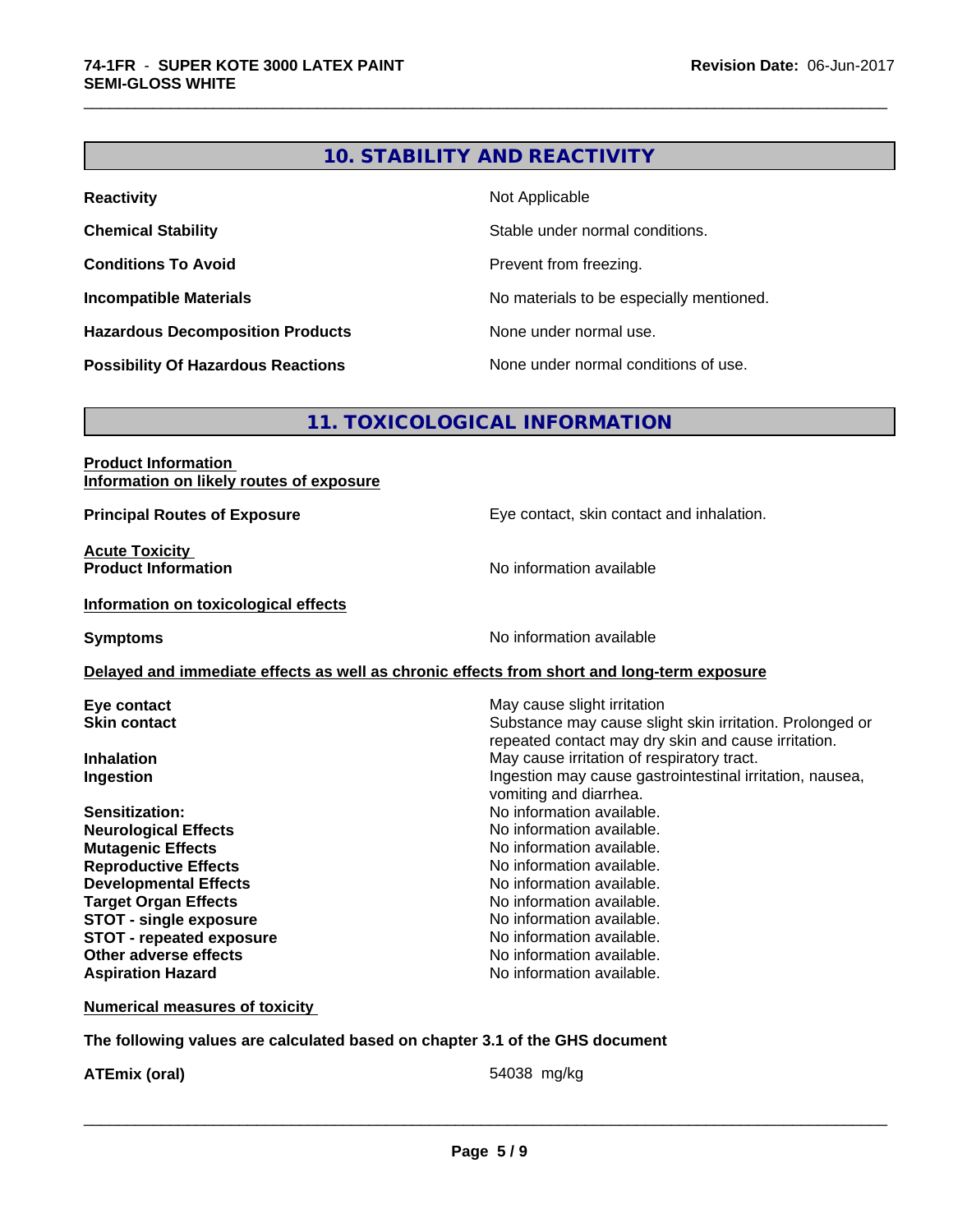# **ATEmix (dermal)** 1086257 mg/kg

\_\_\_\_\_\_\_\_\_\_\_\_\_\_\_\_\_\_\_\_\_\_\_\_\_\_\_\_\_\_\_\_\_\_\_\_\_\_\_\_\_\_\_\_\_\_\_\_\_\_\_\_\_\_\_\_\_\_\_\_\_\_\_\_\_\_\_\_\_\_\_\_\_\_\_\_\_\_\_\_\_\_\_\_\_\_\_\_\_\_\_\_\_

### **Component**

Titanium dioxide LD50 Oral: > 10000 mg/kg (Rat) Kaolin LD50 Oral: > 5000 mg/kg (Rat)

# **Chronic Toxicity**

### **Carcinogenicity**

*The information below indicateswhether each agency has listed any ingredient as a carcinogen:.*

| <b>Chemical Name</b> | <b>IARC</b>                           | <b>NTP</b> |
|----------------------|---------------------------------------|------------|
|                      | 2Β<br>Possible<br>Carcinogen<br>Human |            |
| dioxide<br>⊺ıtanıum  |                                       |            |

• Although IARC has classified titanium dioxide as possibly carcinogenic to humans (2B), their summary concludes: "No significant exposure to titanium dioxide is thought to occur during the use of products in which titanium dioxide is bound to other materials, such as paint."

#### **Legend**

IARC - International Agency for Research on Cancer NTP - National Toxicity Program OSHA - Occupational Safety & Health Administration

**12. ECOLOGICAL INFORMATION**

# **Ecotoxicity Effects**

The environmental impact of this product has not been fully investigated.

## **Product Information**

#### **Acute Toxicity to Fish**

No information available

#### **Acute Toxicity to Aquatic Invertebrates**

No information available

#### **Acute Toxicity to Aquatic Plants**

No information available

#### **Persistence / Degradability**

No information available.

#### **Bioaccumulation / Accumulation**

No information available.

#### **Mobility in Environmental Media**

No information available.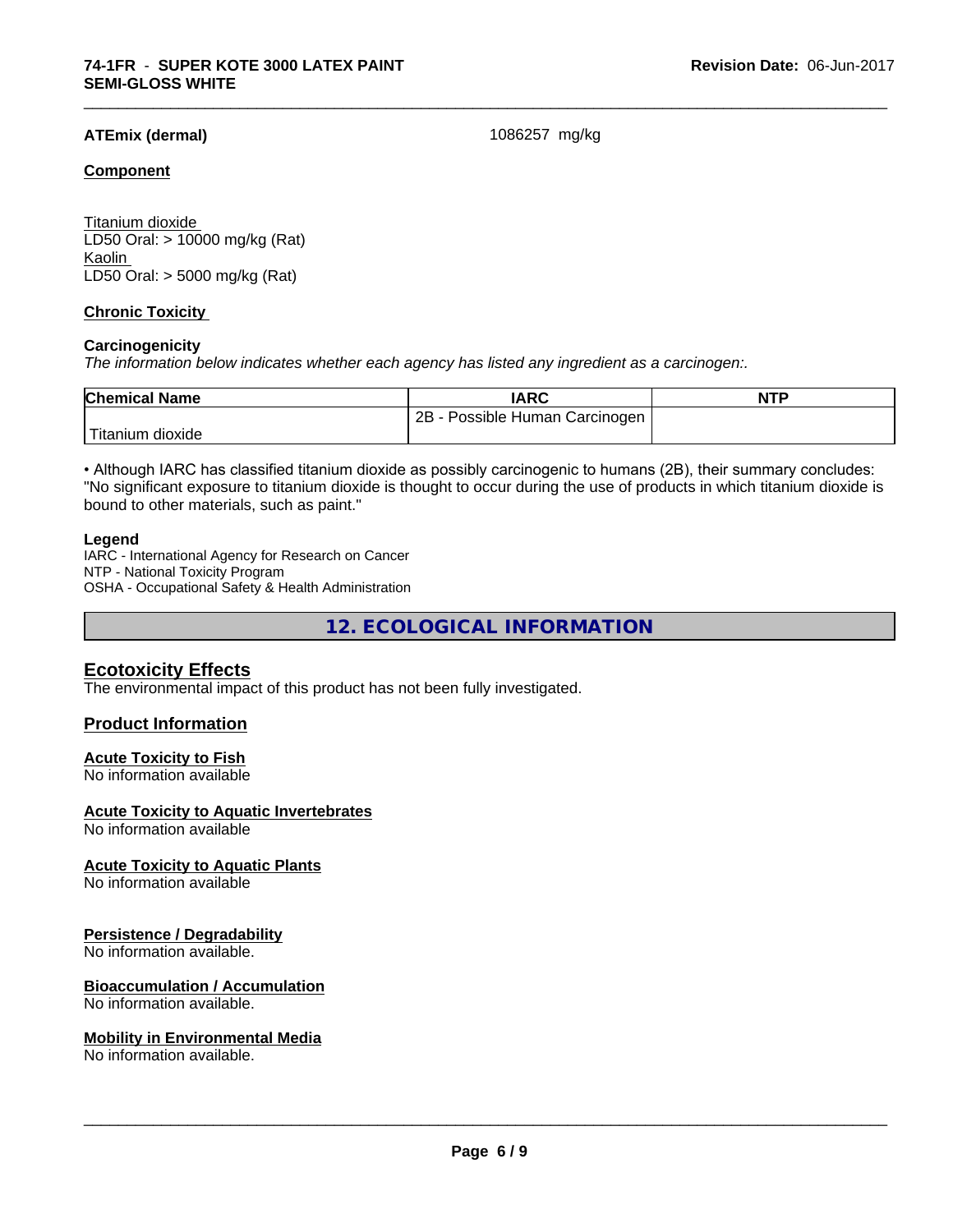**Ozone**

No information available

# **Component**

# **Acute Toxicity to Fish**

Titanium dioxide  $LC50:$  > 1000 mg/L (Fathead Minnow - 96 hr.)

### **Acute Toxicity to Aquatic Invertebrates**

No information available

### **Acute Toxicity to Aquatic Plants**

No information available

**13. DISPOSAL CONSIDERATIONS**

\_\_\_\_\_\_\_\_\_\_\_\_\_\_\_\_\_\_\_\_\_\_\_\_\_\_\_\_\_\_\_\_\_\_\_\_\_\_\_\_\_\_\_\_\_\_\_\_\_\_\_\_\_\_\_\_\_\_\_\_\_\_\_\_\_\_\_\_\_\_\_\_\_\_\_\_\_\_\_\_\_\_\_\_\_\_\_\_\_\_\_\_\_

**Waste Disposal Method Dispose of in accordance with federal, state, provincial,** and local regulations. Local requirements may vary, consult your sanitation department or state-designated environmental protection agency for more disposal options.

# **14. TRANSPORT INFORMATION**

| TDG                | Not regulated |
|--------------------|---------------|
| <b>ICAO / IATA</b> | Not regulated |
| <b>IMDG / IMO</b>  | Not regulated |

# **15. REGULATORY INFORMATION**

# **International Inventories**

**TSCA: United States** Yes - All components are listed or exempt. **DSL: Canada** Yes - All components are listed or exempt.

# **National Pollutant Release Inventory (NPRI)**

#### **NPRI Parts 1- 4**

This product contains the following Parts 1-4 NPRI chemicals: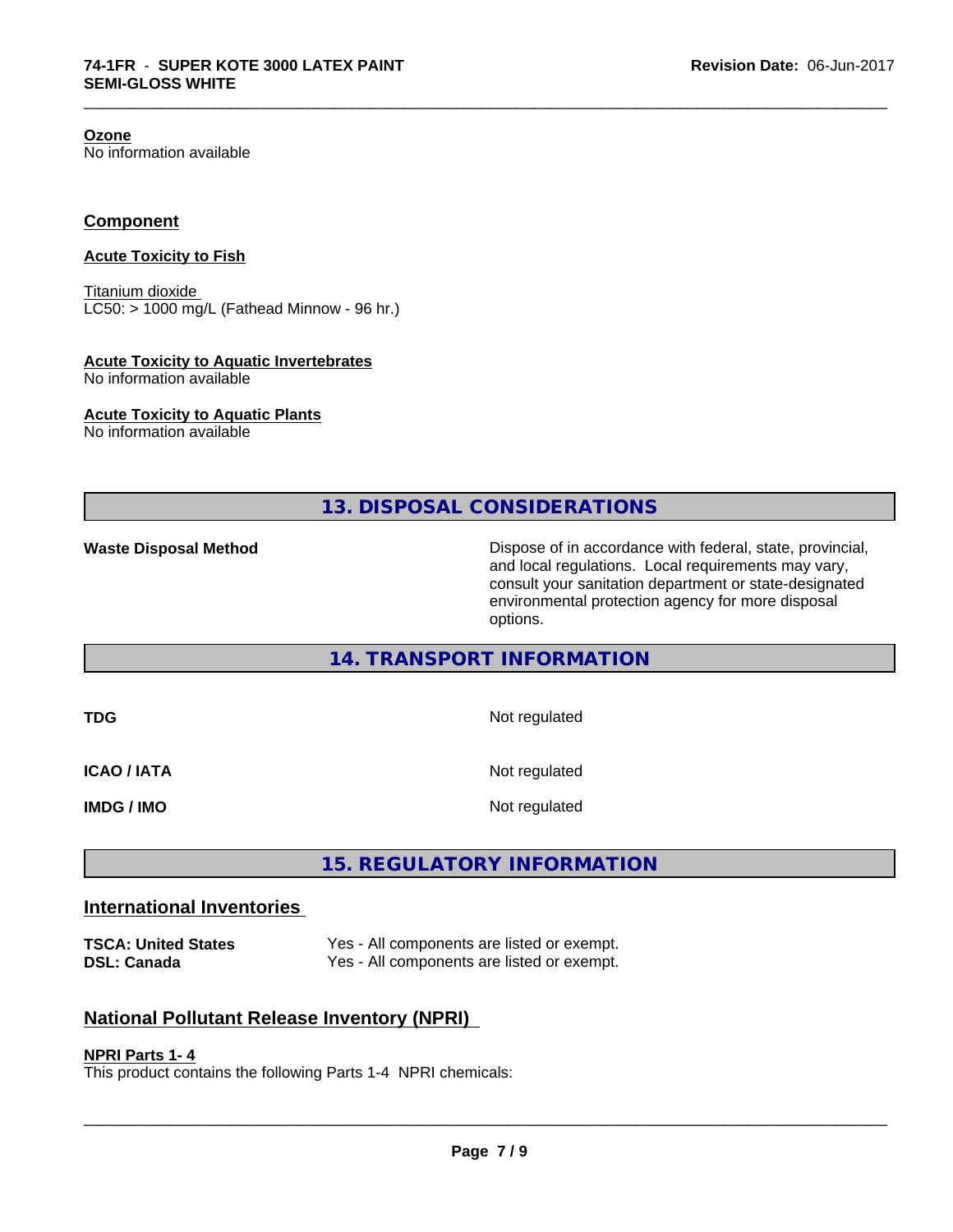| <b>Chemical Name</b>                 | <b>CAS-No</b> | Weight % (max) | <b>NPRI Parts 1-4</b> |
|--------------------------------------|---------------|----------------|-----------------------|
| Propanoic acid, 2-methyl-, monoester | 25265-77-4    | 5%             | ∟isted                |
| with 2,2,4-trimethyl-1,3-pentanediol |               |                |                       |

\_\_\_\_\_\_\_\_\_\_\_\_\_\_\_\_\_\_\_\_\_\_\_\_\_\_\_\_\_\_\_\_\_\_\_\_\_\_\_\_\_\_\_\_\_\_\_\_\_\_\_\_\_\_\_\_\_\_\_\_\_\_\_\_\_\_\_\_\_\_\_\_\_\_\_\_\_\_\_\_\_\_\_\_\_\_\_\_\_\_\_\_\_

## **NPRI Part 5**

This product contains the following NPRI Part 5 Chemicals:

*None*

## **WHMIS Regulatory Status**

This product has been classified in accordance with the hazard criteria of the Hazardous Products Regulations (HPR) and the SDS contains all the information required by the HPR.

# **16. OTHER INFORMATION**

| HMIS -             | Health: 1 | <b>Flammability: 0</b> | <b>Reactivity: 0</b> | PPE: - |
|--------------------|-----------|------------------------|----------------------|--------|
| <b>HMIS Legend</b> |           |                        |                      |        |

- 0 Minimal Hazard
- 1 Slight Hazard
- 2 Moderate Hazard
- 3 Serious Hazard
- 4 Severe Hazard
- Chronic Hazard

X - Consult your supervisor or S.O.P. for "Special" handling instructions.

*Note: The PPE rating has intentionally been left blank. Choose appropriate PPE that will protect employees from the hazards the material will present under the actual normal conditions of use.*

*Caution: HMISÒ ratings are based on a 0-4 rating scale, with 0 representing minimal hazards or risks, and 4 representing significant hazards or risks. Although HMISÒ ratings are not required on MSDSs under 29 CFR 1910.1200, the preparer, has chosen to provide them. HMISÒ ratings are to be used only in conjunction with a fully implemented HMISÒ program by workers who have received appropriate HMISÒ training. HMISÒ is a registered trade and service mark of the NPCA. HMISÒ materials may be purchased exclusively from J. J. Keller (800) 327-6868.*

**WARNING!** If you scrape, sand, or remove old paint, you may release lead dust. LEAD IS TOXIC. EXPOSURE TO LEAD DUST CAN CAUSE SERIOUS ILLNESS, SUCH AS BRAIN DAMAGE, ESPECIALLY IN CHILDREN. PREGNANT WOMEN SHOULD ALSO AVOID EXPOSURE.Wear a NIOSH approved respirator to control lead exposure. Clean up carefully with a HEPA vacuum and a wet mop. Before you start, find out how to protect yourself and your family by logging onto Health Canada @

http://www.hc-sc.gc.ca/ewh-semt/contaminants/lead-plomb/asked\_questions-questions\_posees-eng.php.

| <b>Prepared By</b>                                  | <b>Product Stewardship Department</b><br>Benjamin Moore & Co.<br>101 Paragon Drive<br>Montvale, NJ 07645<br>855-724-6802 |  |
|-----------------------------------------------------|--------------------------------------------------------------------------------------------------------------------------|--|
| <b>Revision Date:</b><br><b>Reason For Revision</b> | 06-Jun-2017<br>Not available                                                                                             |  |